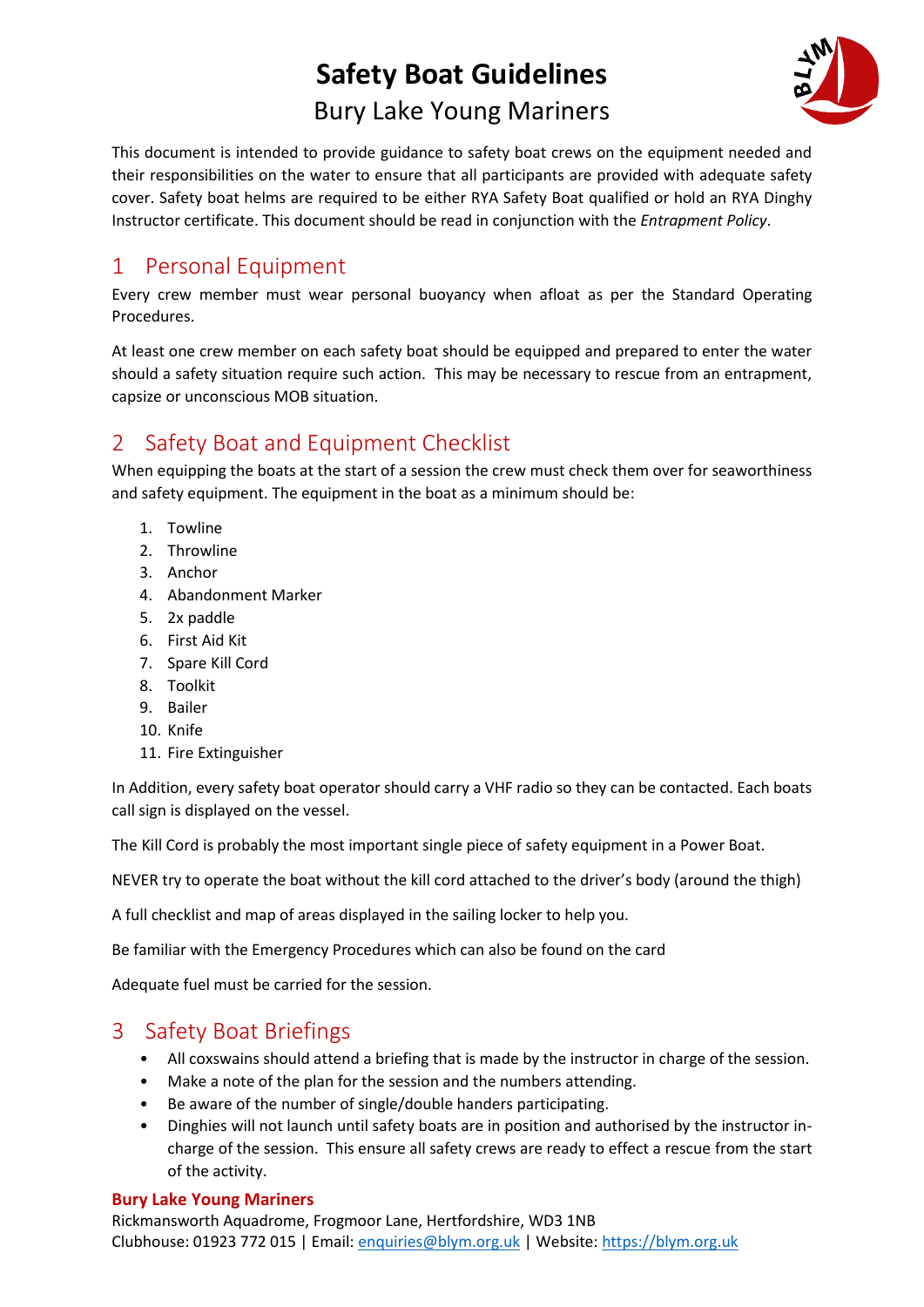# **Safety Boat Guidelines** Bury Lake Young Mariners



### 4 Responsibilities on the water

The instructor in charge of the session would have tasked safety boats to groups / areas during the briefing.

Ask for clarification from the instructor in-charge of the session if unsure about anything.

- Drive at a safe speed at all times and keep a constant lookout.
- Be pro-active Do not sit and watch. You are assisting the safe running of the session. Students will benefit from your input and must follow your safety instructions if they wish to sail with us.
- Direct sailors to steer towards specific waypoints such as boats, buoys or landmarks.
- React quickly to boats drifting downwind or failing to tack. Experienced safety boat helms use effective pre-emptive management.
- Tow boats back into sailing areas quickly to prevent them becoming detached from the group. Do not waste time trying to shepherd a beginner upwind if they are stuck in irons and drifting rapidly into other sailing areas
- If dinghies require towing back to shore, do not leave the rest of the group without safety cover. Anchor / moor/ capsize dinghies and take students aboard the safety boat if necessary.
- Mark abandoned dinghies with the marker buoys to indicate that the crew is safe. This can be attached to the transom / traveller. Make sure it is easily visible.
- Monitor the group even when dealing with an incident or towing boats ashore.
- Manage the group when returning ashore. Tell students when it is their turn to return to the pontoons. In difficult conditions safety crews should assist in safe return to shore. Eg. derigging afloat and towing in.
- Do not return safety boats to their moorings until all sailors are off the water and the lead instructor has authorised it.

### 4.1 Communication with students

- Position safety boats close astern or on the windward side of dinghies when you wish to communicate with students. Avoid the need to shout. If safe to do so, switch the engine off for even better communication.
- Learn the students' names quickly. This is easy if you talk to them frequently
- Ask students to lie-to before you come alongside to talk
- Use established whistle and hand signals to make contact with the group over a wider area
- Give verbal and visual (thumbs up / smile etc) feedback as much as possible.

### 4.2 Capsizes

Part of the fun of sailing and confidence-building is capsizing. Do not stop sailors who want to capsize – manage them. Set a safe area and a specific time when they can practice capsizes and get them to ask permission first so that you can monitor them without neglecting the others.

### **TURN OFF the engine as soon as you have hands on a person in the water.**

Be aware of problems of entrapment – If you suspect entrapment: alert the other safety crews/SI using the 'Indigo' call sign immediately; they will assist.

### **Please refer to the Entrapment Policy as stated in Section 4 of the Standard Operating Procedures.**

### **Bury Lake Young Mariners**